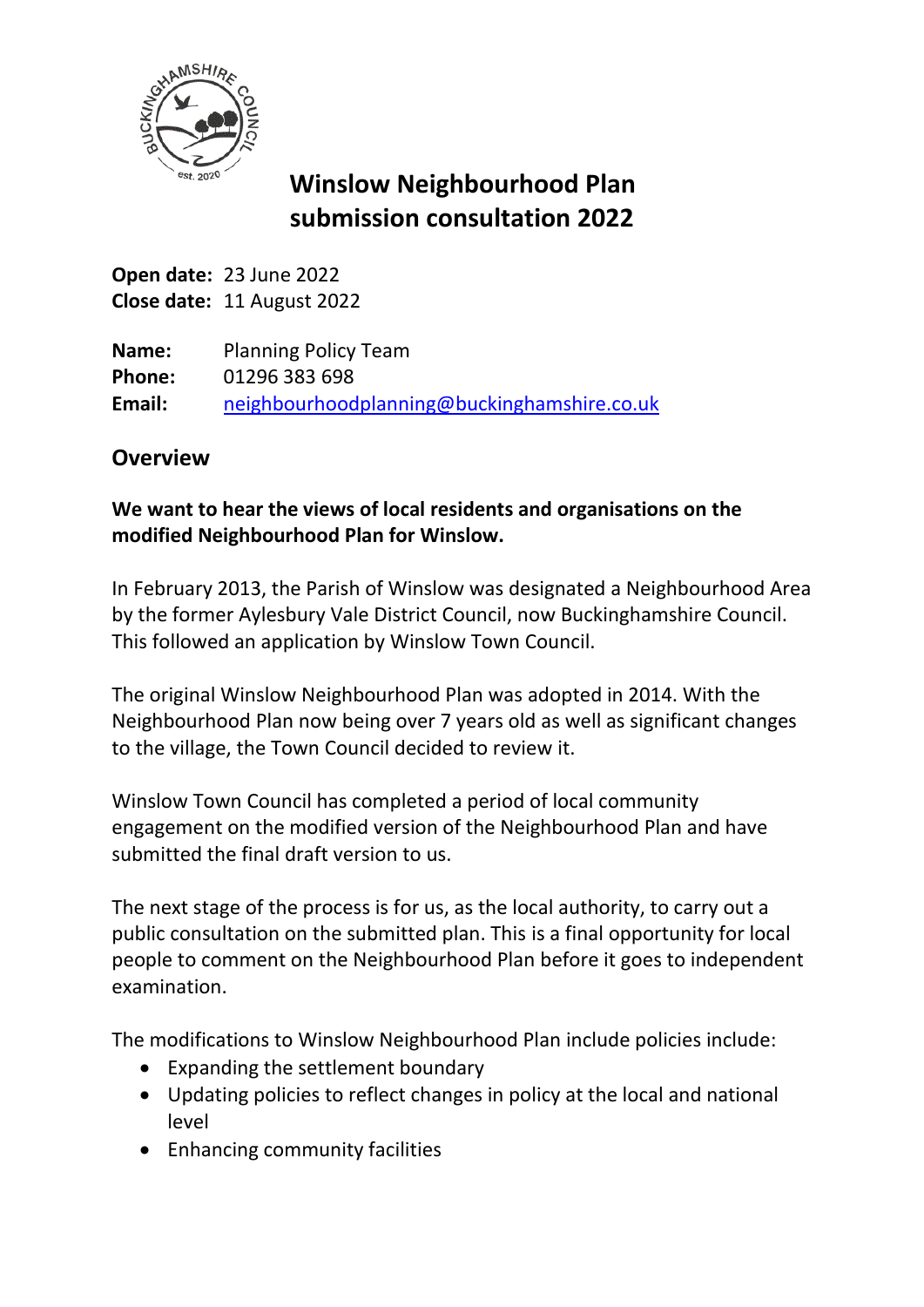#### **Related documents**

The following documents are available on the Winslow Neighbourhood Plan submission consultation page at<https://yourvoicebucks.citizenspace.com/>

- Draft Modified Winslow Neighbourhood Plan
- Modified Winslow Neighbourhood Plan Basic Conditions Statement
- Modified Winslow Neighbourhood Plan Consultation Statement
- Modified Winslow Neighbourhood Plan Environment report
- Winslow State of the Town report
- Winslow Modification statement

#### **How to submit a comment**

You can submit a comment in one of the following ways:

- Complete the online survey at [https://yourvoicebucks.citizenspace.com](https://yourvoicebucks.citizenspace.com/)
- Complete, and return, the printed version of the survey below
- Email us at [neighbourhoodplanning@buckinghamshire.gov.uk](mailto:neighbourhoodplanning@buckinghamshire.gov.uk)
- Write to us at **Winslow Neighbourhood Plan**, Planning Policy Team, Buckinghamshire Council, Queen Victoria Rd, High Wycombe HP11 1BB.

If you have any questions about this consultation, please email us at [neighbourhoodplanning@buckinghamshire.gov.uk](mailto:neighbourhoodplanning@buckinghamshire.gov.uk) or phone us on 01296 383 698.

If you would like to be notified of future progress with the Neighbourhood Plan, please indicate this in your response.

**Please make sure we receive your comments before midnight on 11 August 2022**. We cannot consider any comments received after that deadline.

#### **What happens next**

Following consultation, we will collate the responses and submit them to an independent examiner.

The examiner will consider public comments and ensure the Plan meets conditions laid out in the Localism Act and other relevant regulations.

As this is a modification plan, the examiner will determine whether the changes are substantial enough to warrant a referendum.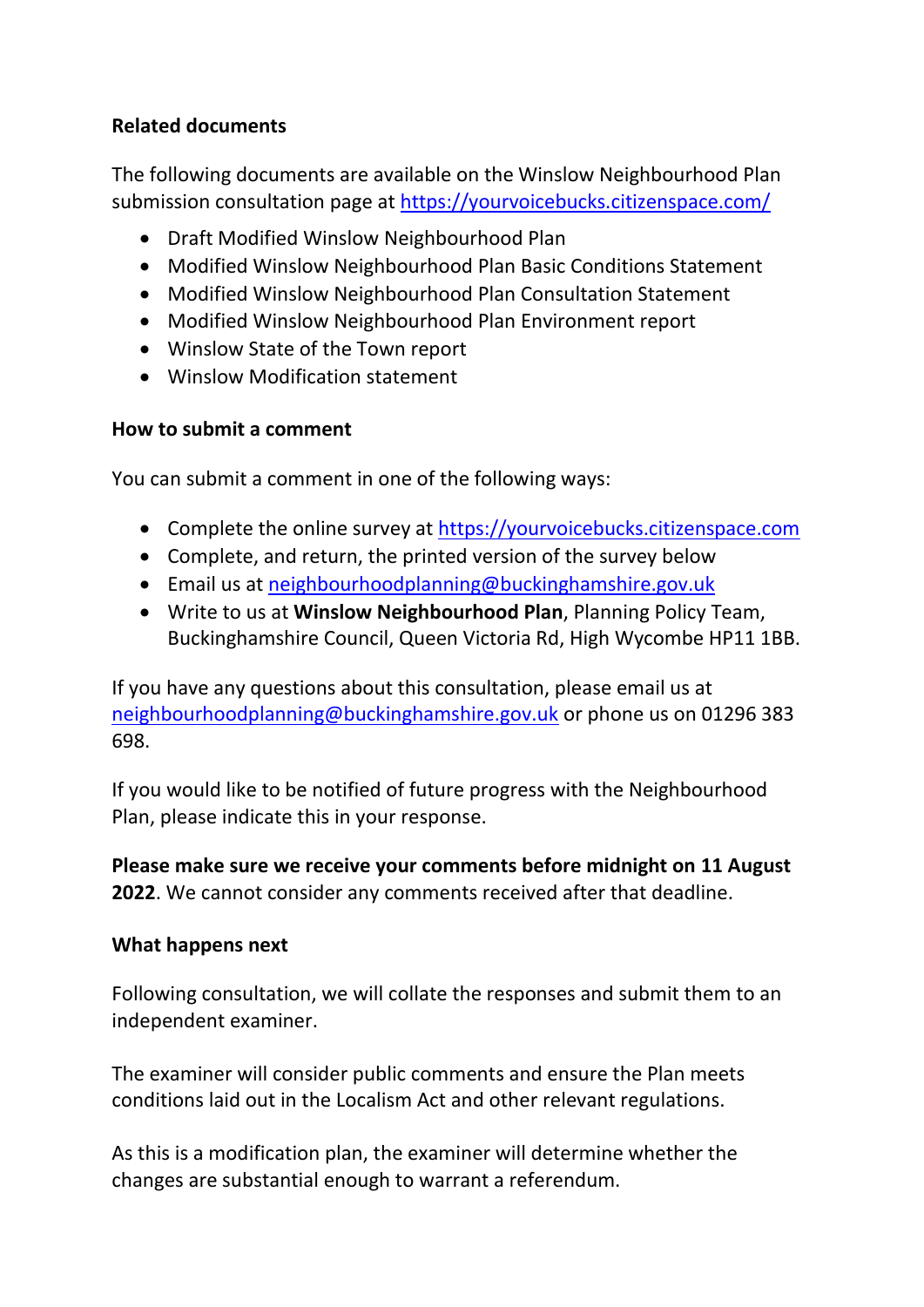If the plan passes independent examination, the next stage will be to either:

- make the plan (if a referendum is not required), or
- to hold a local referendum (if one is required)

### **Privacy**

We will use the information you provide here only for this activity. We will store the information securely in line with data protection laws and will not share or publish any personal details. For more information about data and privacy, please see our [Privacy Policy.](https://www.buckinghamshire.gov.uk/your-council/privacy/privacy-policy/)

If you have questions about data and privacy, please email us on [dataprotection@buckinghamshire.gov.uk.](mailto:dataprotection@buckinghamshire.gov.uk) Or write to our Data Protection Officer at Buckinghamshire Council, The Gateway, Gatehouse Road, Aylesbury, HP19 8FF.

# **Consultation survey**

\*Indicates a Mandatory question

# **Your interest in this consultation**

**1. What is your interest in this consultation? \***

Please tick  $($ ) one option

- Resident (**Go to question 4)**
- Organisation (**Go to question 2)**
- Agent (**Go to question 3)**

## **2. What is the name of your organisation?** (Go to question 4)

#### **3. Which organisation do you represent in this consultation?**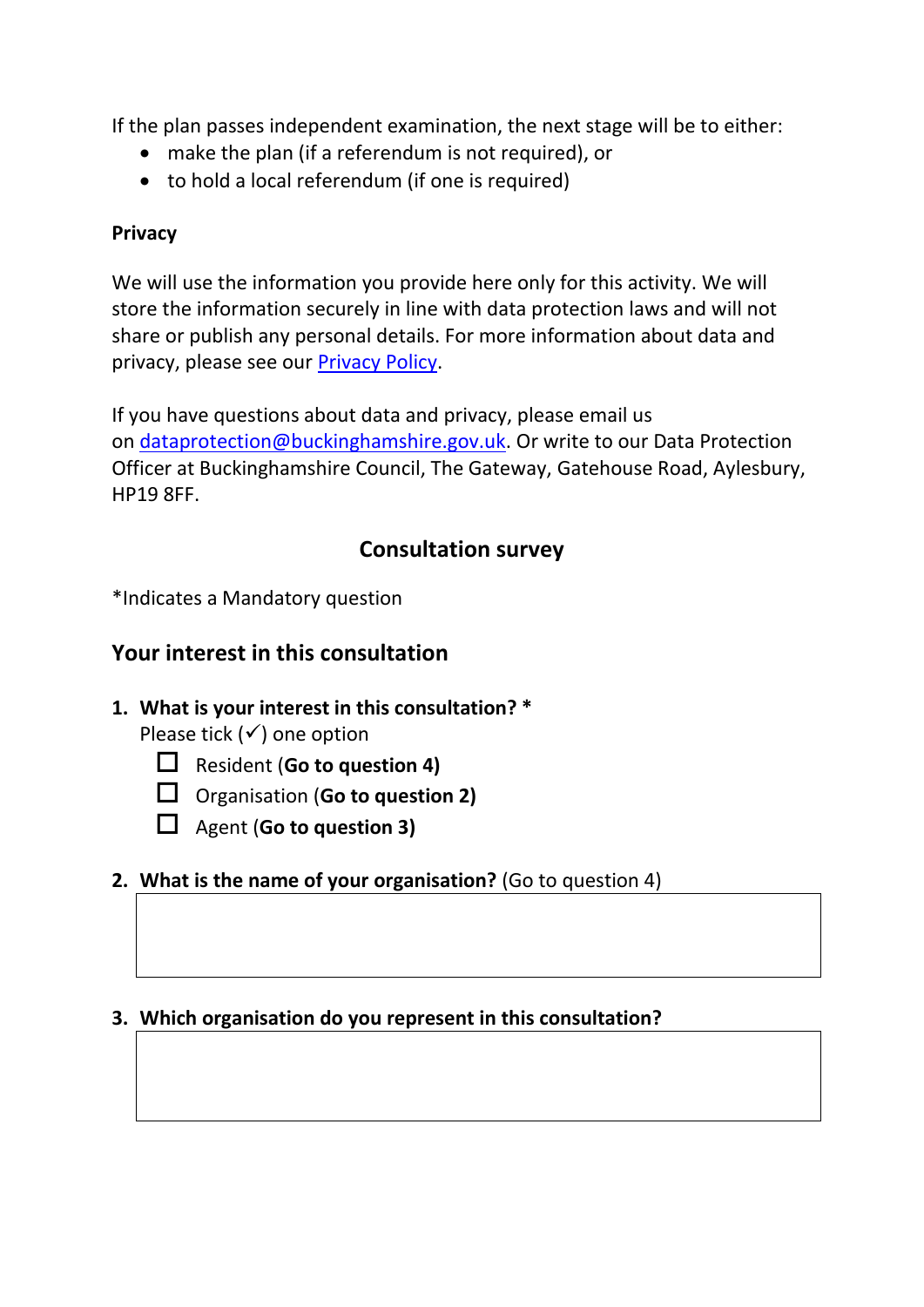# **Contact details**

We need to ask for your name and address because planning law states that we cannot accept anonymous comments.

The information you provide here will only be used for the purpose of this consultation and will be stored securely in line with data protection laws. No personal information will be shared or published.

#### **4. Full name\***



If you are a resident, this is your home address. If you are an agent or organisation this is your business address.

#### **6. Would you like to be like to be notified of future progress with the Neighbourhood Plan?**

Please tick  $(√)$  one option

 $\Box$  Yes

 $\Box$  No

#### **7. What is your email address?**

If you provide your email address and have asked to be notified of progress with the Neighbourhood Plan, we will contact you by email.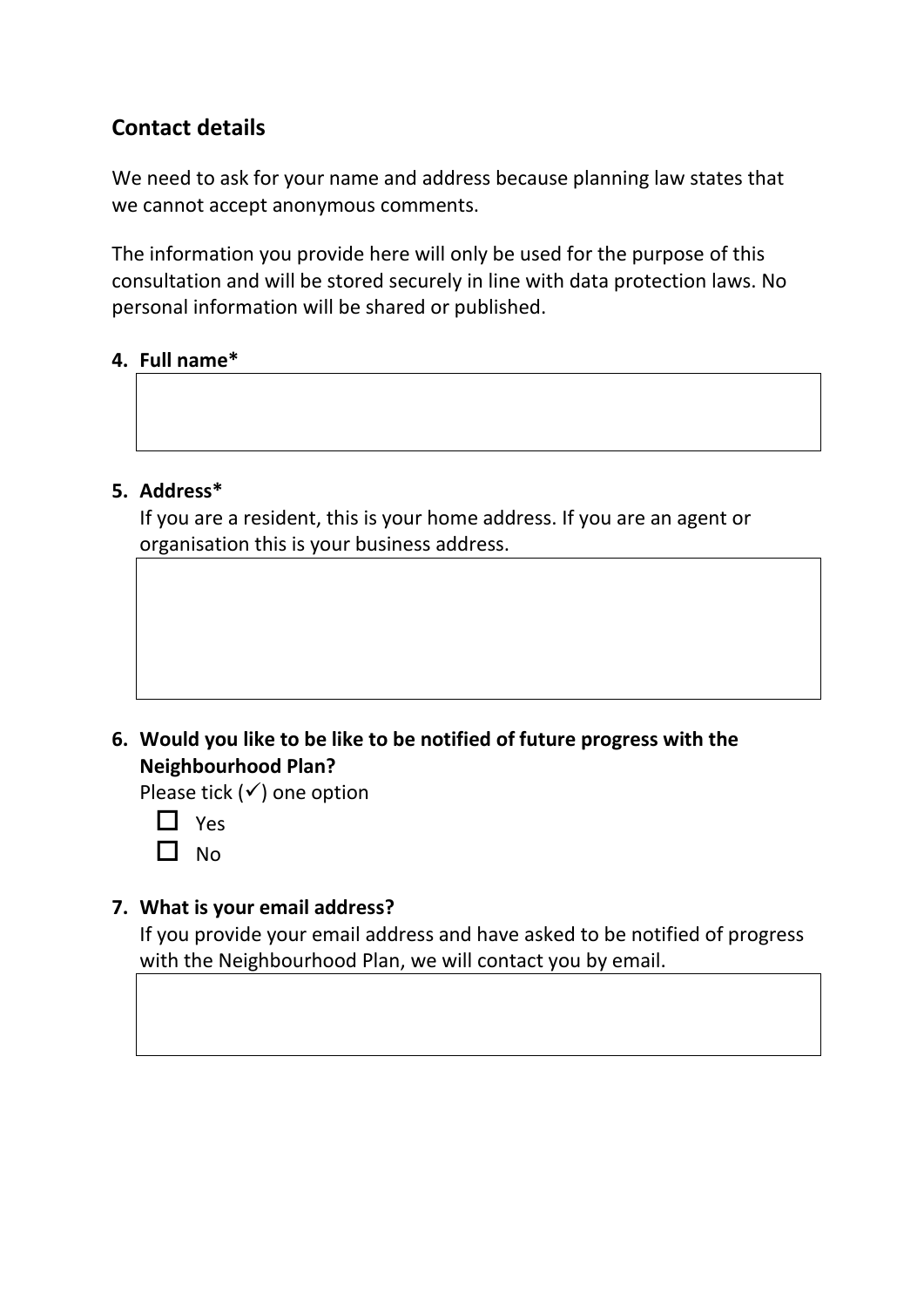#### **Your views**

**8. Please indicate whether you support or object to the submitted Neighbourhood Plan:**

Please tick  $($ ) one option

- $\Box$  I support the submitted Plan but do not wish to make any comments or suggest changes **(End of survey)**
- $\Box$  I support the Neighbourhood Plan and would like to provide comments or suggest changes **(Go to question 9)**
- $\Box$  I object to the Neighbourhood Plan and will provide comments and evidence to explain my reasons **(Go to question 9)**

## **Your comments**

Any comments you make in this section will be made available to the public on our website, as required by law. It is very important you don't include any personal details in your comments.

**9. Please provide your comments, suggested changes or reasons for objecting:**

If you comment on specific sections of the Neighbourhood Plan, please make it clear which sections these are.

If you have evidence to support your comments, please send it to us by email or post.